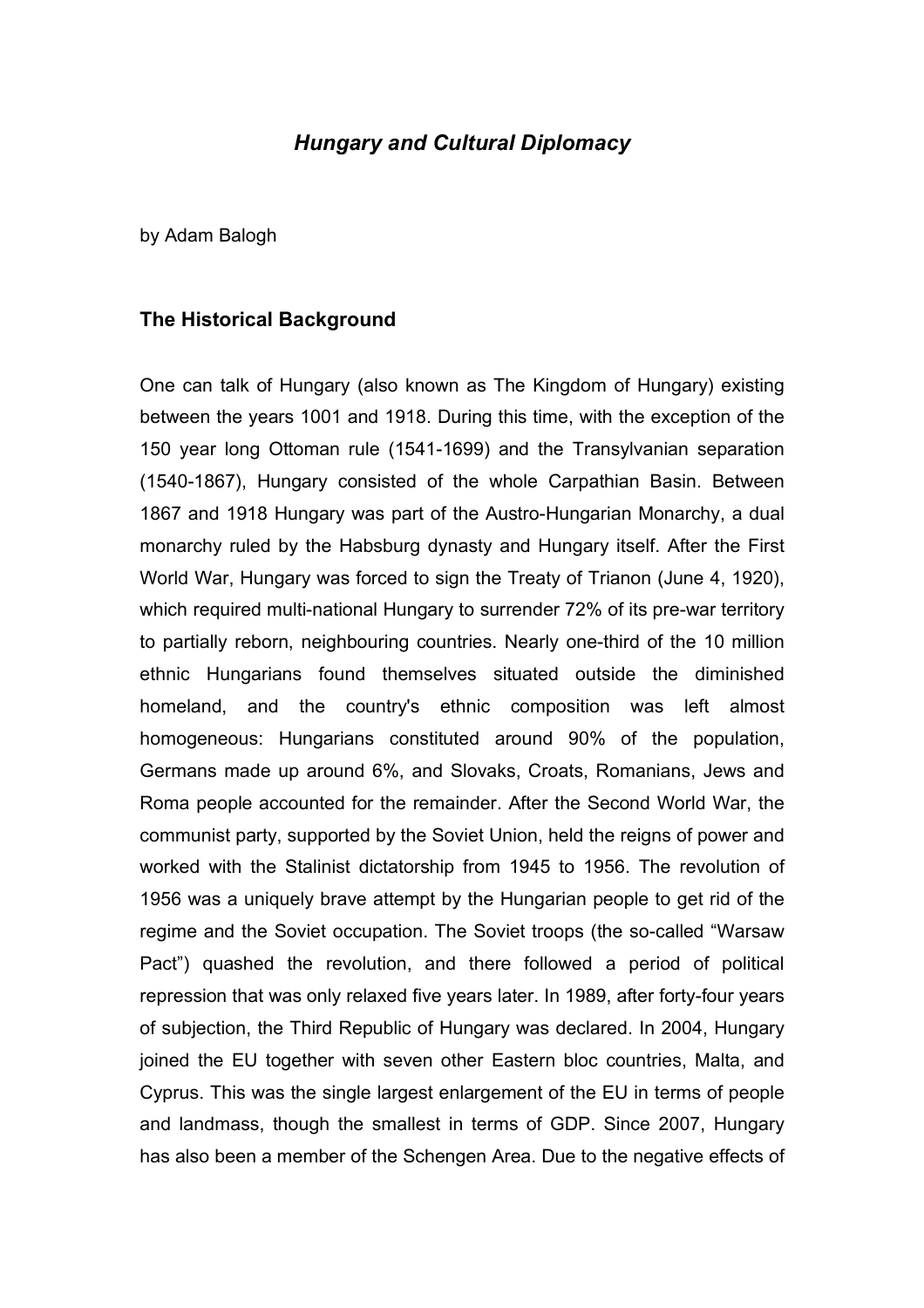the present economic crisis on Hungary, the financial measures required to introduce the common European currency may also gather pace.

### **The need for Cultural Diplomacy within Hungary**

In the census of 2001, 3% of the population, 314.000 people, declared themselves as belonging to an officially recognized minority in Hungary. According to other estimates, however, it is actually 8-10%, with half a million of them Roma. The average size of Romani families is much larger than Hungarian families, but the average life expectancy is much lower, and the number of retired Roma is very small. This low life expectancy is the result of the Roma's unfavourable social circumstances and their tendency to have large numbers of children. The poor level of education among the Roma is a very serious problem: only 60 % of Romani children finish primary school, just 1.8 % graduate from grammar school and an insignificant 0.2 % have a higher education qualification. Most Romani people live in small settlements, so the closure of primary schools affects them particularly badly. A combination of poor employment opportunities and generous benefits does not encourage the Roma to find legal work. Therefore, social support is only given if the unemployed take part in communal work and their children attend school: Criteria that have generated a lot of controversy and debate in the Hungarian media and society in general. Hungary began to take steps in 1997 to improve the situation of the Roma by providing financial support and creating scholarships for Romani students. This program did not cover all regions and schools, however, and the education opportunities for the Roma is not the only problem that needs to be solved. In some cases, for example, situations may arise in which the treatment of the Roma is questionable and their Human Rights are disregarded. There is therefore an urgent need to create a consistent program in order to facilitate the integration of the Roma into society. What are the steps a country should take in order to improve the social circumstances and the social stature of their minorities? There is an immediate need for Cultural Diplomacy if we consider that countries attempt to solve the problems of their minorities without first getting to know more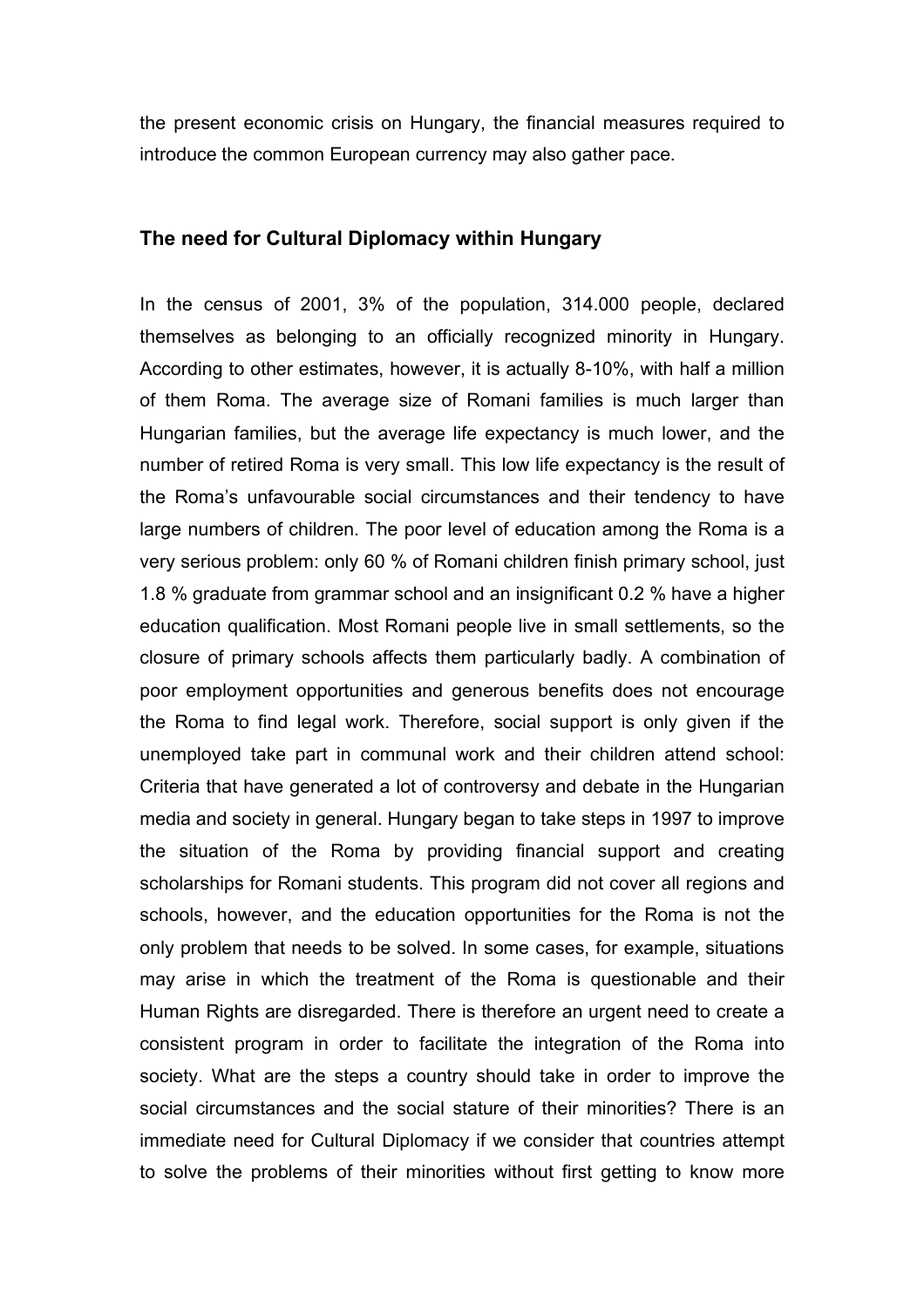about their culture and customs? Romani musicians are well known, but not much is known about Romani writers and artists. How can we expect two different ethnic groups to understand each other without first familiarising themselves with one another's cultures? This is a problem that is common to most of the Central Eastern European Countries who face very similar challenges.

## **The need for Cultural Diplomacy on an International Level**

Hungary's population is estimated to be around 10 million. An additional 5 million Hungarians are spread across the world, many of them in neighbouring countries including Romania (1,440,000), Slovakia (520,000), and Serbia (293,000). There are also Hungarian communities in the Ukraine, Austria and Croatia. How can Hungarians within Hungary effectively communicate with the Hungarian communities living outside the country? The need for Cultural Diplomacy between Hungary and its neighbouring countries is essential in order to create a better relationship between each nation and to find common ground. There are some good examples of bilateral cooperation between Hungary and its neighbours. Since 1999, for example, Hungary and Romania have had a bilateral agreement whereby they promote each other's literature, books, films, and other cultural work. In order to emphasize the importance of the cultural relations between the two countries, a Hungarian cultural centre was opened in the capital of Romania, Bucharest, and a Romanian cultural centre was opened in the capital of Hungary, Budapest (1992). It is important that this cultural relationship is nurtured alongside formal diplomatic relations, in order to promote new bilateral programs in the future.

Educational and cultural cooperation is particularly important with the Slovak Republic, the full territory of which was part of the Hungarian State prior to the Treaty of Trianon. Since the independence of Slovakia in 1993 problems still occasionally arise between the two countries. Hungarians are the largest ethnic minority in Slovakia, making up 9.7 % of the population (520,528 people) according to a census conducted in 2001. They are mostly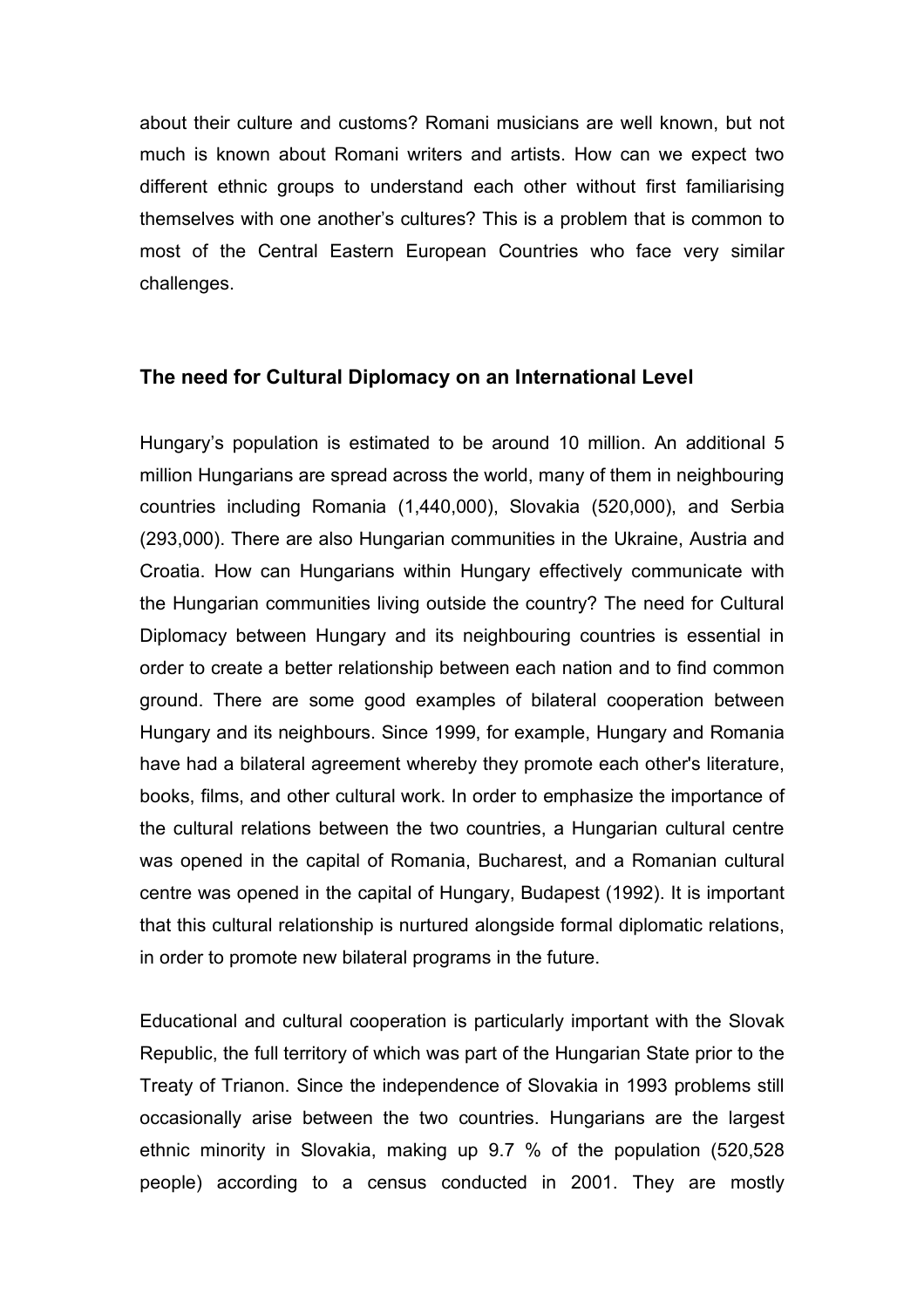concentrated in the southern part of the country, near the Hungarian border. After the Slovak Republic became independent, the rights of the minorities were gradually restricted. The 1995 State Language Law, for example, provided the legal framework for the official and exclusive use of the Slovak language not only in official communications, but also in everyday commerce and in the administration of religious bodies. The Law was seen by the Slovaks as declaring the Slovak language as the country's official language, but was viewed by others as a means of reasserting the position of the Slovak language over Hungarian and Czech. Four years later, however, the government adopted the Law on the Use of Minority Languages, which allows the use of minority languages in official contacts under special circumstances1 (this remains a cause for controversy). The adoption of the Language Law was regarded as the last barrier to be overcome in order to be considered for EU membership.

It is important to note that the recent emergence of bilateral conflicts took place after the Slovakian elections in 2006. Following these elections the Slovak National Party (SNS) joined the government, and its strong rhetoric became integrated into the rhetoric of the Slovakian authorities, something which has constantly met with criticism from Hungarian politicians and even from the European Union. As a direct result of the SNS's presence in the Slovak government the leader of the Party of Hungarian Coalition (MKP) Béla Bugár, who represented a more conciliatory political approach, was replaced by Pál Csáky, who can be seen as more radical leader of the Hungarian community. Béla Bugár represented the kind of politics that could have meant a more sustainable Slovak - Hungarian relationship, and was able to secure the Slovakian vote. Csáky, however, has a more nationalist standpoint. Since the elections in 2006, Slovak-Hungarian political relations have suffered from frequent verbal attacks that have provoked the radicals of both countries. Another challenge that the Slovak - Hungarian relationship might face is the Hungarian elections in 2010. According to the present polls2 the right-wing party Fidesz (Hungarian Civic Union), with the support of some nationalist groups, has a convincing lead over the currently governing MSZP (Hungarian Socialist Party). If the Fidesz party were to return to power a more explicitly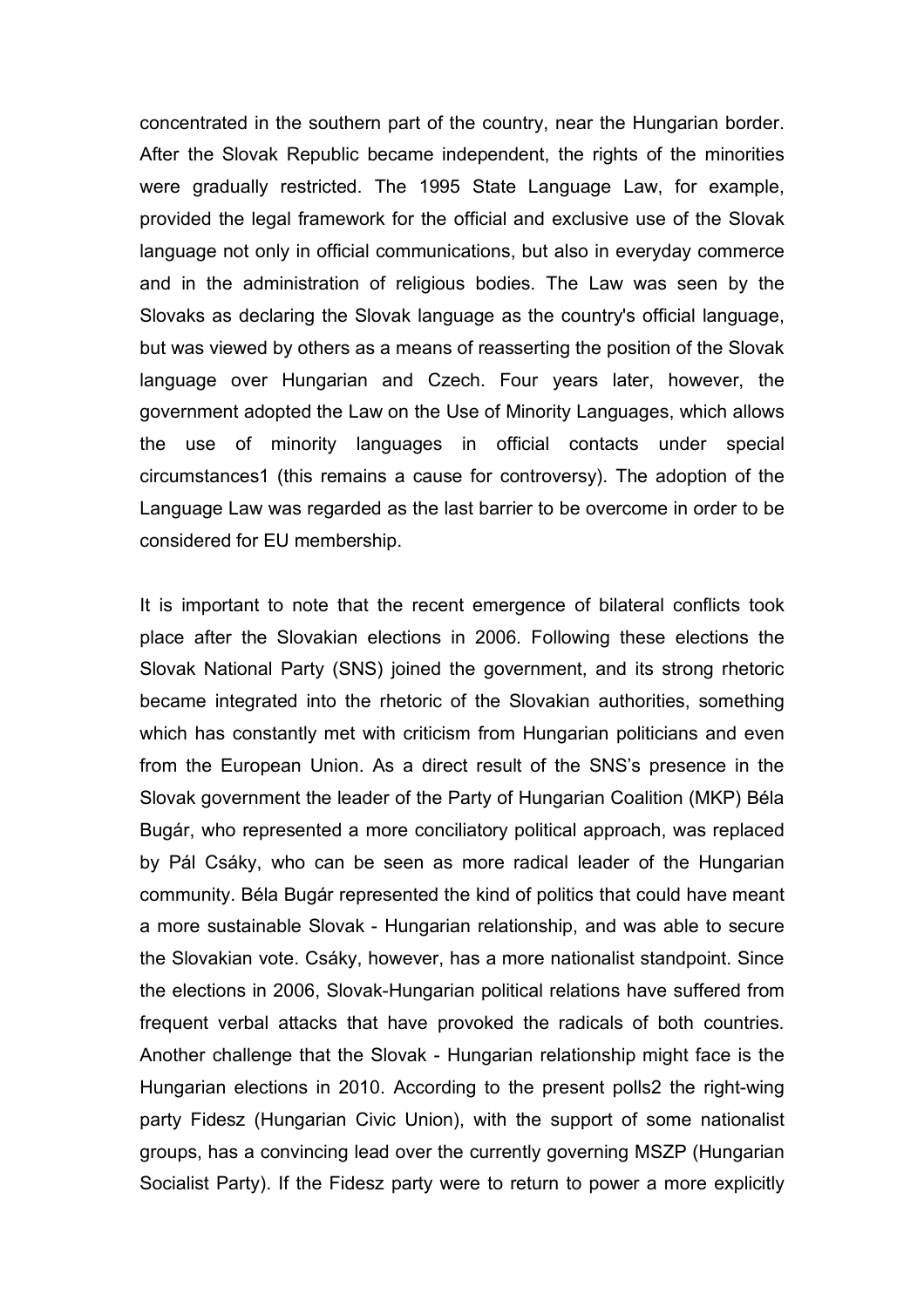state-orientated rhetoric may emerge, which would do little to improve bilateral relations.

Some argue, however, that the real problem does not lie between the Slovaks and ethnic Hungarians living in Slovakia, who have lived alongside each other for hundreds of years, but in the attitude of the Slovakian and Hungarian politicians. These critics believe that minority issues are misused for electoral gain, provoking trouble in both societies and encouraging extreme nationalism. Whether these quarrels in between the minority-majority communities are incited by politics or are caused by cultural and historical differences, educating both sides about each other remains an important part of a sustainable solution. Cultural Diplomacy can help future generations develop mutual trust and look beyond nationalism. The Cultural Institute of Hungary in Bratislava along with the Slovak Institute in Budapest organize several cultural programs such as music concerts, exhibitions and film festivals with Hungarian and Slovak universities and other institutions. There is a vast need for cultural interaction between Slovak and Hungarian people.

The Hungarian Ministry of Education and Culture is responsible for Hungarian culture and education inside and outside of Hungary. It currently has educational and cultural agreements with governments in 150 countries, 50 of which are constant working partners. For example, The Ministry of Education and Culture organized the German Cultural Season in 2006-2007 called Ungarischer Akzent, a program series with a wide range of art and cultural activities. This type ofprogram series has become a tradition in Europe following several successful seasons in France (2001), Italy (2002), the Netherlands (2003), Great-Britain (2004) and Russia (2005). The season also gave a fresh new outlook on the German-Hungarian relationship, leaving behind the Puszta-Paprika-Piroska cliché and acquainting the Germans with modern Hungarian culture. In terms of numbers, the Ungarischer Akzent Season attracted 1000 artists and 400 programs in 170 German cities. Another good example of the cultural cooperation is the Haydn Year which will be staged in 2009 by Austria and Hungary to celebrate the 200th birthday of Joseph Haydn. Haydn, the first maestro of the Vienna Classic era, was the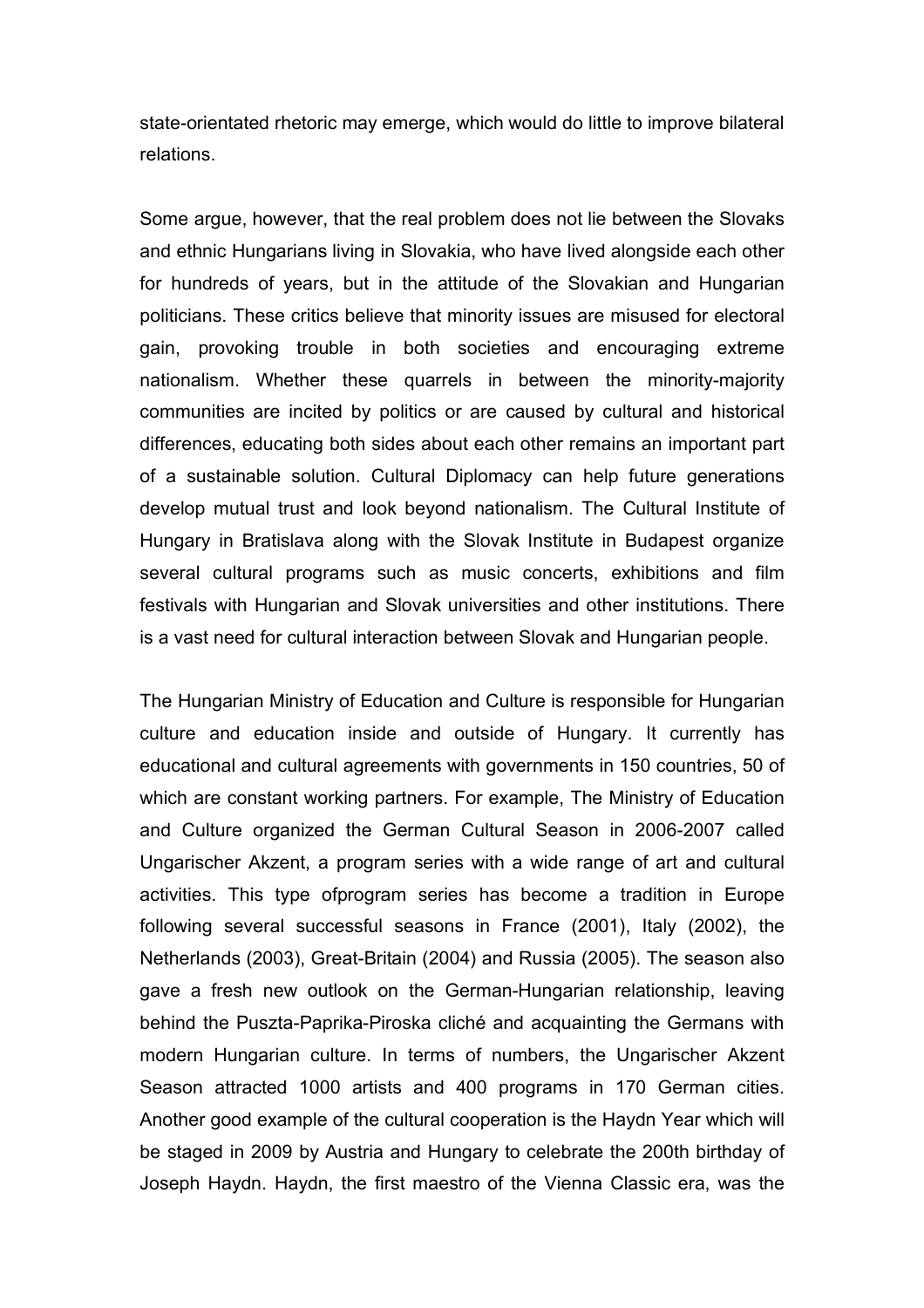conductor of the orchestra of Prince Eszterházy Pál and later Eszterházy Miklós (the Eszterházy family was a Hungarian noble family with ancient origins) in Kismarton from 1761. One of the basic points of this cooperation is the Austrian-Hungarian Haydn Orchestra, conducted by Fischer Ádám. The Liszt Year will also take place between the two countries in 2011.

We can therefore see that Hungary faces challenges both inside and outside of its borders in ensuring that cooperation and interaction between different cultures is constructive. The examples of cultural diplomacy initiatives shown above illustrate that action is being taken to address these areas. What is needed, however, is a much more serious consideration of the potential for cultural diplomacy, and a more coherent policy that facilitates this activity.

#### **Sources**

Treaty of Peace Between The Allied and Associated Powers and Hungary And Protocol and Declaration, Signed at Trianon, France June 4, 1920

Ministry for Foreign Affairs of the Republic of Hungary - www.mfa.gov.hu

Ministry of Internal Affairs of the Slovak Republic – www.minv.gov.sk

Living circumstances of the gypsies in Hungary - www.wikipedia.org

Social Sciences of the Gypsies - http://mek.oszk.hu/01800/01878/01878.pdf

National Institute for Public Education - www.oki.hu

Visegrad Fund - www.visegradfund.org/

Hungarian Ministry of Education and Culture - www.okm.gov.hu/

Ungarischer Akzent - www.akzent.hu